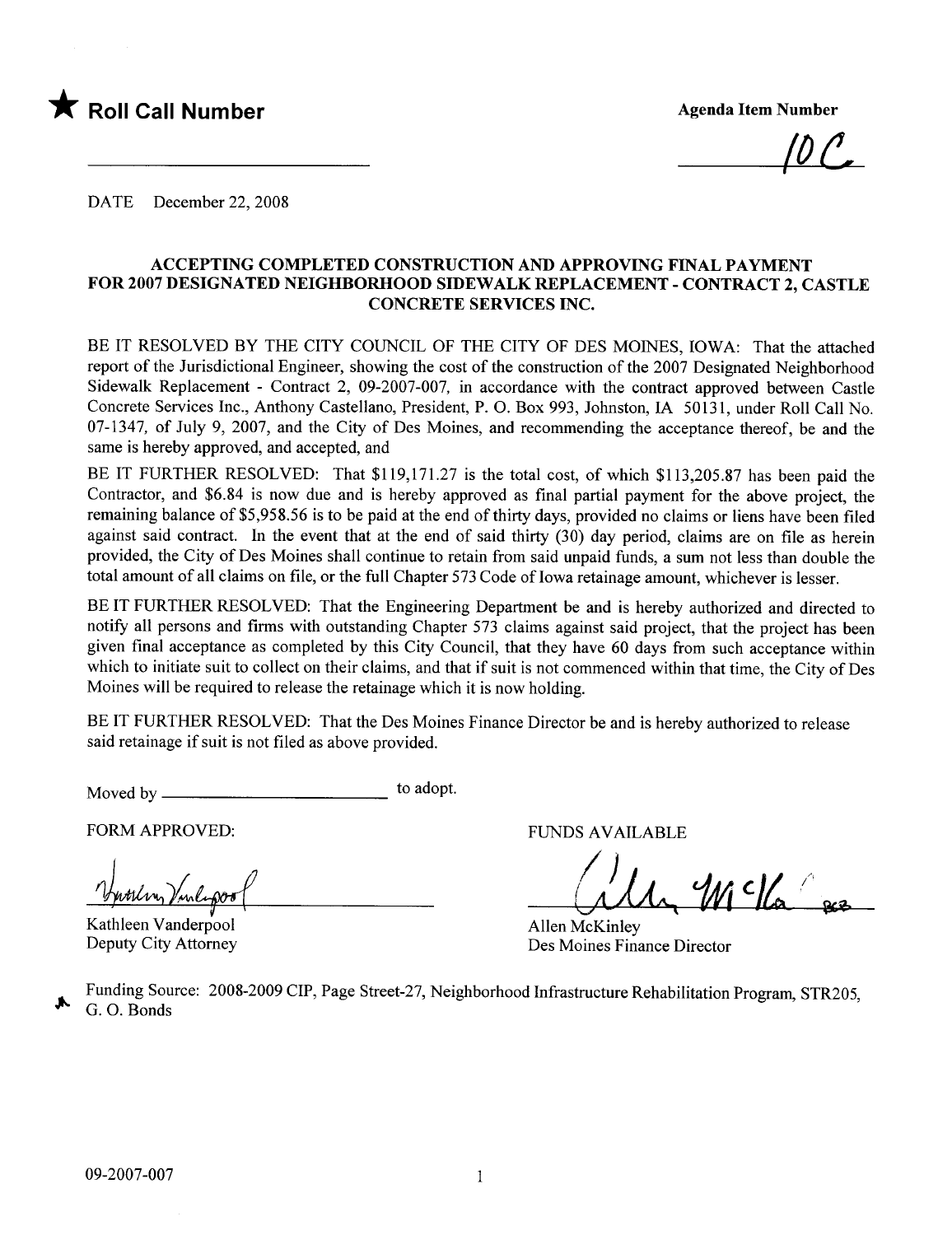## Roll Call Number

\* ....................... .......... ...... ...............

Date  $\frac{\text{December 22, 2008}}{\text{December 22.2008}}$ 

Agenda Item Number

| <b>COUNCIL ACTION</b> | <b>YEAS</b> | <b>NAYS</b> | <b>PASS</b> | <b>ABSENT</b>   |                                                                                                    |
|-----------------------|-------------|-------------|-------------|-----------------|----------------------------------------------------------------------------------------------------|
| <b>COWNIE</b>         |             |             |             |                 | <b>CERTIFICATE</b>                                                                                 |
| <b>COLEMAN</b>        |             |             |             |                 | I, DIANE RAUH, City Clerk of said City hereby                                                      |
| <b>HENSLEY</b>        |             |             |             |                 | certify that at a meeting of the City Council of                                                   |
| <b>KIERNAN</b>        |             |             |             |                 | said City of Des Moines, held on the above date,<br>among other proceedings the above was adopted. |
| <b>MAHAFFEY</b>       |             |             |             |                 |                                                                                                    |
| <b>MEYER</b>          |             |             |             |                 | IN WITNESS WHEREOF, I have hereunto set my                                                         |
| <b>VLASSIS</b>        |             |             |             |                 | hand and affixed my seal the day and year first<br>above written.                                  |
| <b>TOTAL</b>          |             |             |             |                 |                                                                                                    |
| <b>MOTION CARRIED</b> |             |             |             | <b>APPROVED</b> |                                                                                                    |
|                       |             |             |             |                 |                                                                                                    |
|                       |             |             |             |                 |                                                                                                    |
|                       |             |             |             | <b>Mayor</b>    | <b>City Clerk</b>                                                                                  |
|                       |             |             |             |                 |                                                                                                    |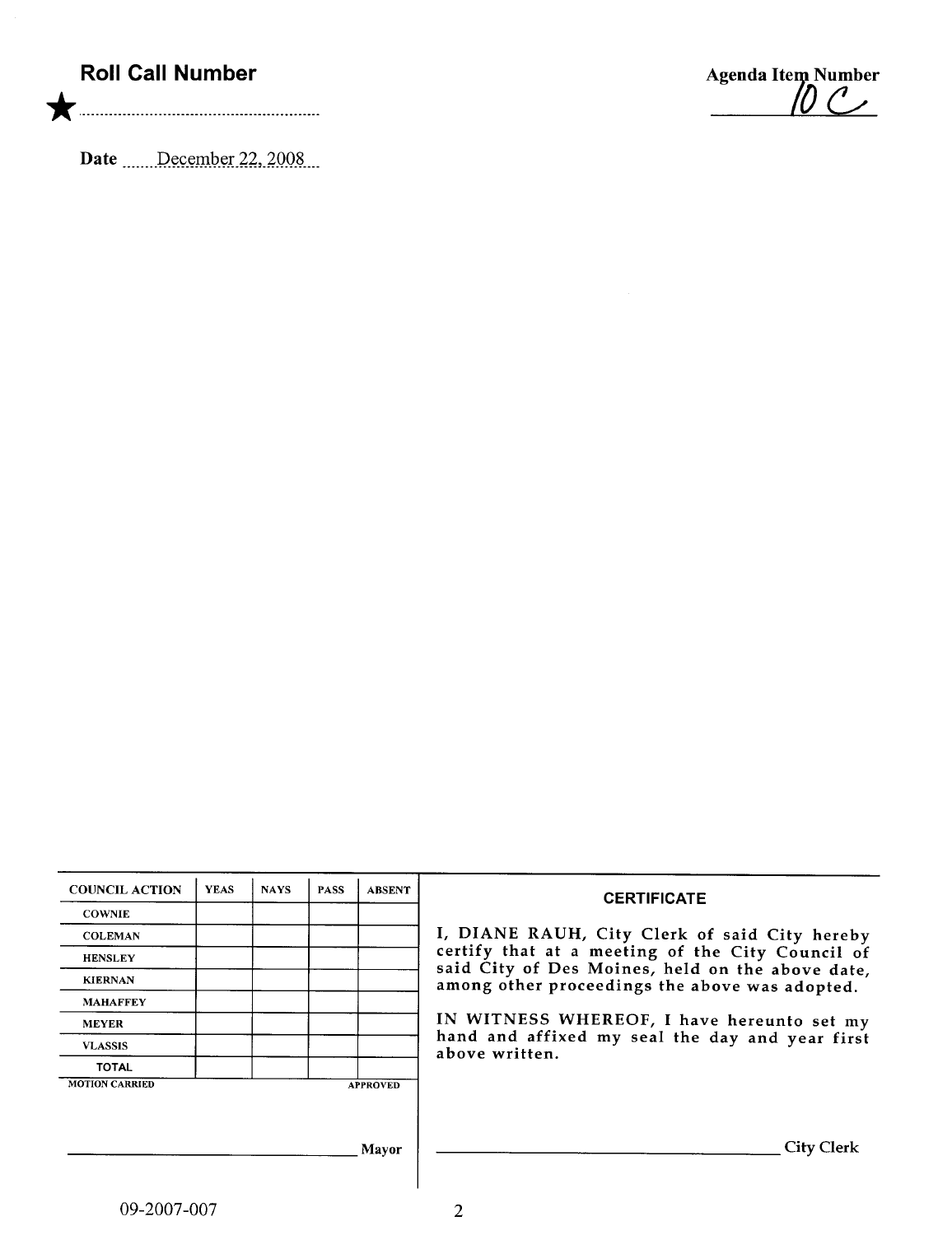# PROJECT SUMMARY

### 2007 Designated Neighborhood Sidewalk-Activity ID 09-2007-007

On July 9,2007, under Roll Call No. 06-1347, the City Council awarded the contract for the above improvements to Castle Concrete Services Inc., in the amount of \$163,900.00, to construct Portland cement concrete sidewalks four(4) inches thick (six(6) inches thick at driveways) and  $six(6)$  inch driveway approaches, together with all necessary appurtenances; in accordance with the contract documents at:

Various Neighborhood Infrastructure Rehabilitation Program(NIRP) eligible locations.

Tabulated below is a history of project change orders.

| <b>Change</b><br>Order No. | Description                                          | <b>Initiated</b><br>$\mathbf{B}\mathbf{v}$ | Amount          |
|----------------------------|------------------------------------------------------|--------------------------------------------|-----------------|
|                            | 11/4/2008                                            | Engineering                                | $(\$44,728.73)$ |
|                            | To adjust quantities to as-built amounts.            |                                            |                 |
|                            | <b>Original Contract Amount</b>                      |                                            | \$163,900.00    |
|                            | <b>Total Change Orders</b>                           |                                            | $(\$44,728.73)$ |
|                            | <b>Percent of Change Orders to Original Contract</b> |                                            | $-27.29%$       |
|                            | <b>Final Contract Amount</b>                         |                                            | \$119,171.27    |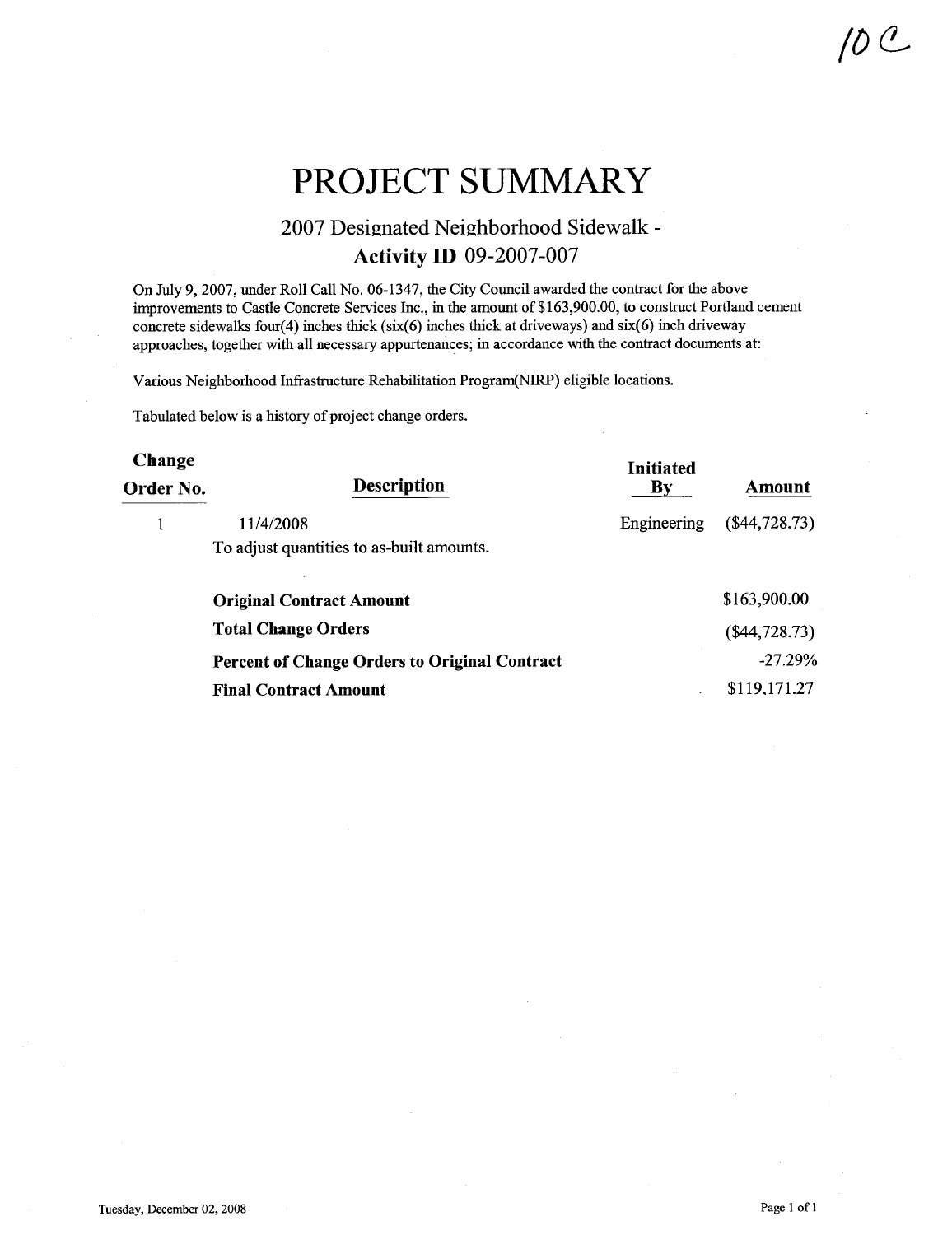$\mu$  C  $-$ 

December 22, 2008

#### CERTIFICATION OF COMPLETION

#### AGENDA HEADING:

Accepting completed construction and approving final payment for the 2007 Designated Neighborhood Sidewalk Replacement - Contract 2, Castle Concrete Services Inc..

#### SYNOPSIS:

Approve the Jurisdictional Engineer's Certification of Completion, accept construction of said improvement, and authorize final payment to the contractor.

#### **FISCAL IMPACT:**

Amount: \$119,171.27 As-Built Contract Cost

Funding Source: 2008-2009 CIP, Page Street-27, Neighborhood Infrastructure Rehabilitation Program, STR205, G. O. Bonds

#### CERTIFICATION OF COMPLETION:

On July 9, 2007, under Roll Call No. 07-1347, the City Council awarded a contract to Castle Concrete Services Inc., Anthony Castellano, President, P. O. Box 993, Johnston, IA 50131 for the construction of the following improvement:

2007 Designated Neighborhood Sidewalk Replacement - Contract 2, 09-2007-007

The improvement includes construction of Portland cement concrete sidewalks, four (4) inches thick, six (6) inches thick at driveways and driveway approaches, and six (6) inches thick at handicapped ramps, together with all appurtenances in a cooperative effort with the City of Des Moines Public Works Department, in accordance with the contract documents at various Neighborhood Infrastructure Rehabilitation Program (NIRP) eligible locations. Sidewalk wil be replaced at locations inspected by the Public Works Department. Handicapped accessible ramps will also be constructed in the vicinity where sidewalks will be replaced

I hereby certify that the construction of said 2007 Designated Neighborhood Sidewalk Replacement - Contract 2, Activity ID 09-2007-007, has been completed in substantial compliance with the terms of said contract, and I hereby recommend that the work be accepted. The work commenced on July 27, 2007, and was completed on December 4, 2008.



ENGINEERING DEPARTMENT CITY HALL 400 ROBERT D. RAY DRIVE<br>DES MOINES, IOWA 50309-1891 (515) 283-4920 FAX (515) 283-4112

> ALL.AMERICA CITY 1949,1976,1981 2003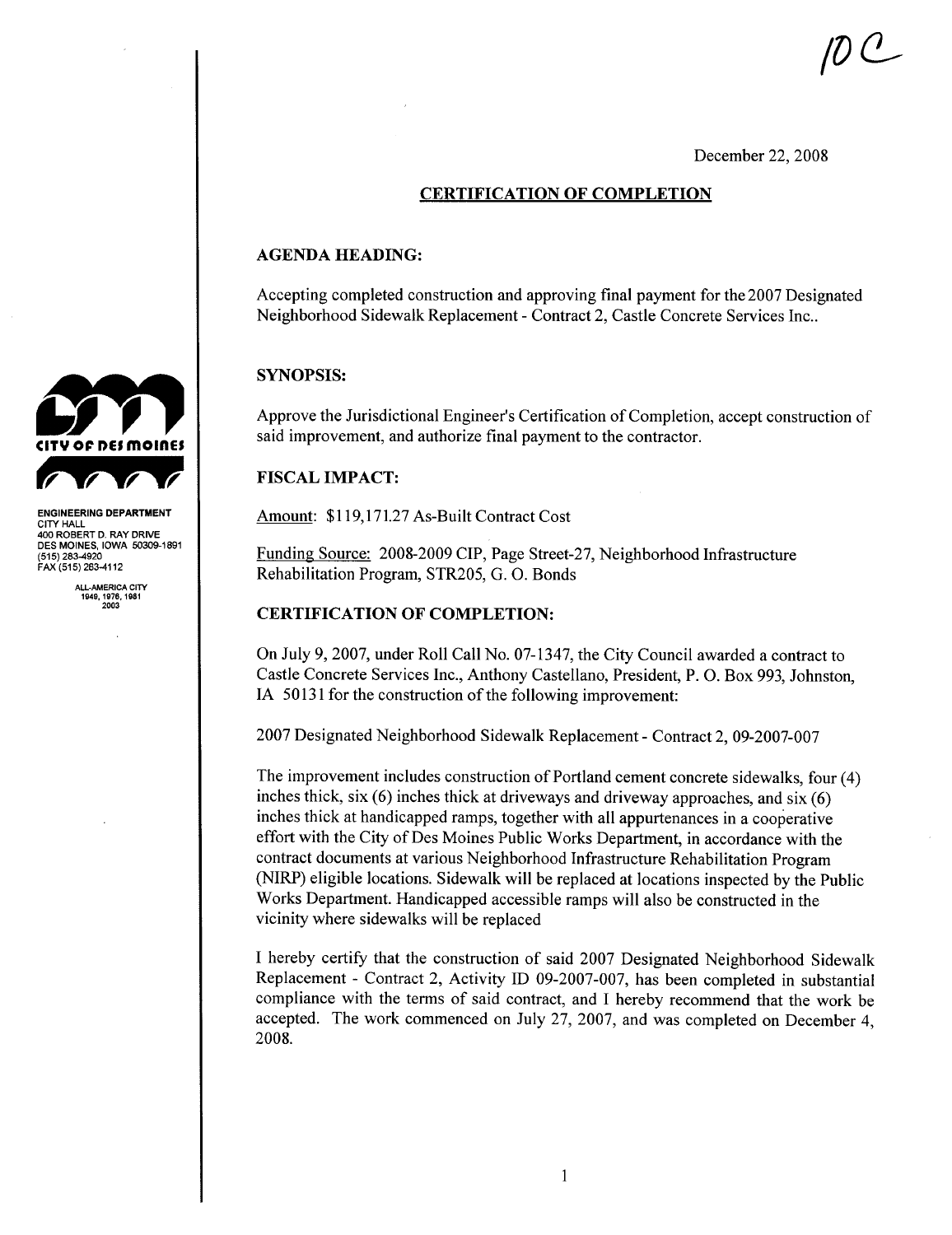I further certify that \$119,171.27 is the total cost of said improvement, of which \$113,205.87 has been paid the Contractor and \$6.84 is now due and is hereby approved as final partial payment for the above project, the remaining balance of \$5,958.56 is to be paid at the end of thirty days, provided no claims or liens have been filed against said contract. In the event that at the end of said thirty  $(30)$  day period, claims are on file as herein provided, the City of Des Moines shall continue to retain from said unpaid funds, a sum not less than double the total amount of all claims on fie, or the full Chapter 573 Code of Iowa retainage amount, whichever is lesser. The amount of completed work is shown on the attached Estimate of Construction Completed.

 $\bar{1}$ 

Sel E Exerce

Jeb E. Brewer, P.E. Des Moines City Engineer